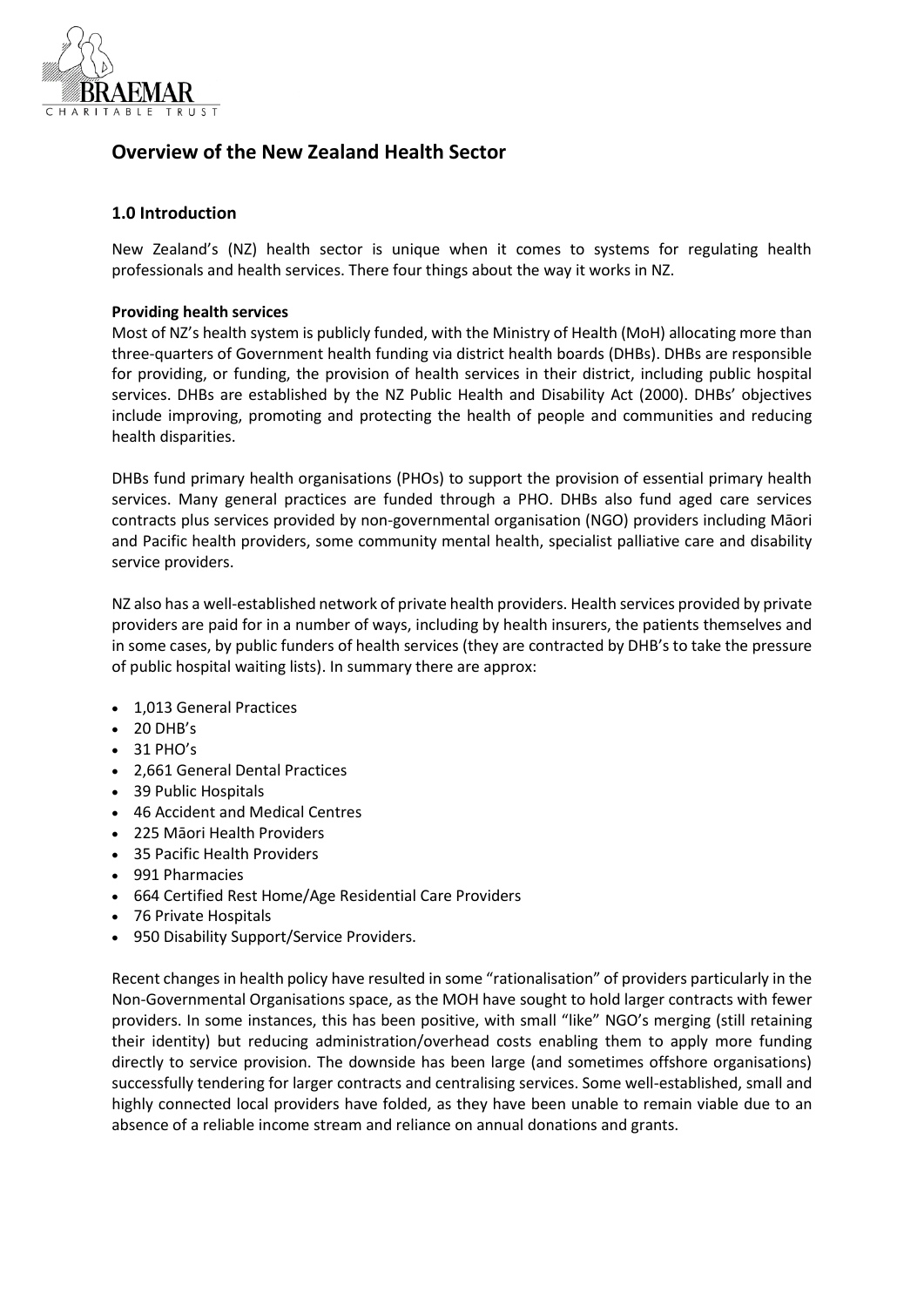### **Patients' rights and health professionals' responsibilities**

The Code of Health and Disability Services [Consumers'](https://www.hdc.org.nz/your-rights/about-the-code/code-of-health-and-disability-services-consumers-rights/) Rights (Code of Rights) sets out the legal rights that health consumers have, and the corresponding duties and responsibilities on individual health professionals and health provider organisations.

The Code of Rights applies to health services provided in both the public and private sectors. If a patient makes a complaint, it may end up before the Health and Disability Commissioner (HDC). It's the HDC's job to receive complaints and, where appropriate, investigate the complaint and form an opinion as to whether any health professional or provider organisation has breached any right in the Code of Rights. In the most serious cases, the HDC can refer the matter on to the Director of Proceedings, who has the power to bring legal proceedings against the health professional or provider organisation.

## **Treatment injuries and compensation**

This is one of the biggest differences to other countries. In short, patients can't sue anyone when a treatment goes wrong. There are some exceptions, but the basic rule is that you can't sue for personal injury in NZ. Instead, where there has been a treatment injury, the patient has the right to seek cover from the Accident Compensation Corporation (ACC). If ACC grants cover, ACC will then determine what entitlements the affected patient receives. Entitlements might include, for example, rehabilitation costs or compensation for lost income.

## **Regulation of health professions**

Many but not all, health professionals in NZ are regulated by a single piece of legislation-the Health Practitioners Competence Assurance Act (2003). These health professionals are called health practitioners. Each regulated health profession has a [Responsible](https://www.health.govt.nz/our-work/regulation-health-and-disability-system/health-practitioners-competence-assurance-act/responsible-authorities-under-act) Authority appointed to regulate the profession. For example, the Nursing Council regulates nurses; the Medical Council regulates medical practitioners; the Physiotherapy Board regulates physiotherapists, and so on.

Responsible authorities set scopes of practice for the particular profession and for each individual practitioner. The authorities can require a practitioner to undertake certain activities to assure the authority of the practitioner's competence and safety to practise. The authorities can take action to protect the public if there are concerns about a practitioner. These Regulatory Authorities also accredit the Universities who deliver the training programmes for each profession.

Formal professional discipline is the responsibility of the Health Practitioners Disciplinary Tribunal (HPDT). This is an independent tribunal that hears charges of professional misconduct and other disciplinary matters. It has the ultimate power to cancel a practitioner's registration.

# **2.0 The role of Non-Governmental Organisations (Not-for-Profits or the Third Sector)**

Non-governmental organisations (NGOs) receive significant funding (\$2-\$4 billion pa) from both MOH and DHB's i.e. they hold service delivery contracts and receive annual funding (in some cases a 2 or 3-year contract) for the delivery of these services. For example, a Hospice may be contracted by the DHB to provide specialist palliative care to the people within the DHB's region or a National based organisation like the Royal NZ Plunket Society will hold a contract with the MOH to delivery well child health services for all children under the age of 5 across all of NZ.

These NGO's are non-profit Charitable Trusts, Foundations or Incorporated Societies (and therefore have a tax free status) and in addition to providing services, they are a valuable contact at a community level. NGO's provide a range of services to the people who engage with them including advocacy, education, individualised/group supports delivered in both clinical and non-clinical settings. The DHB or MOH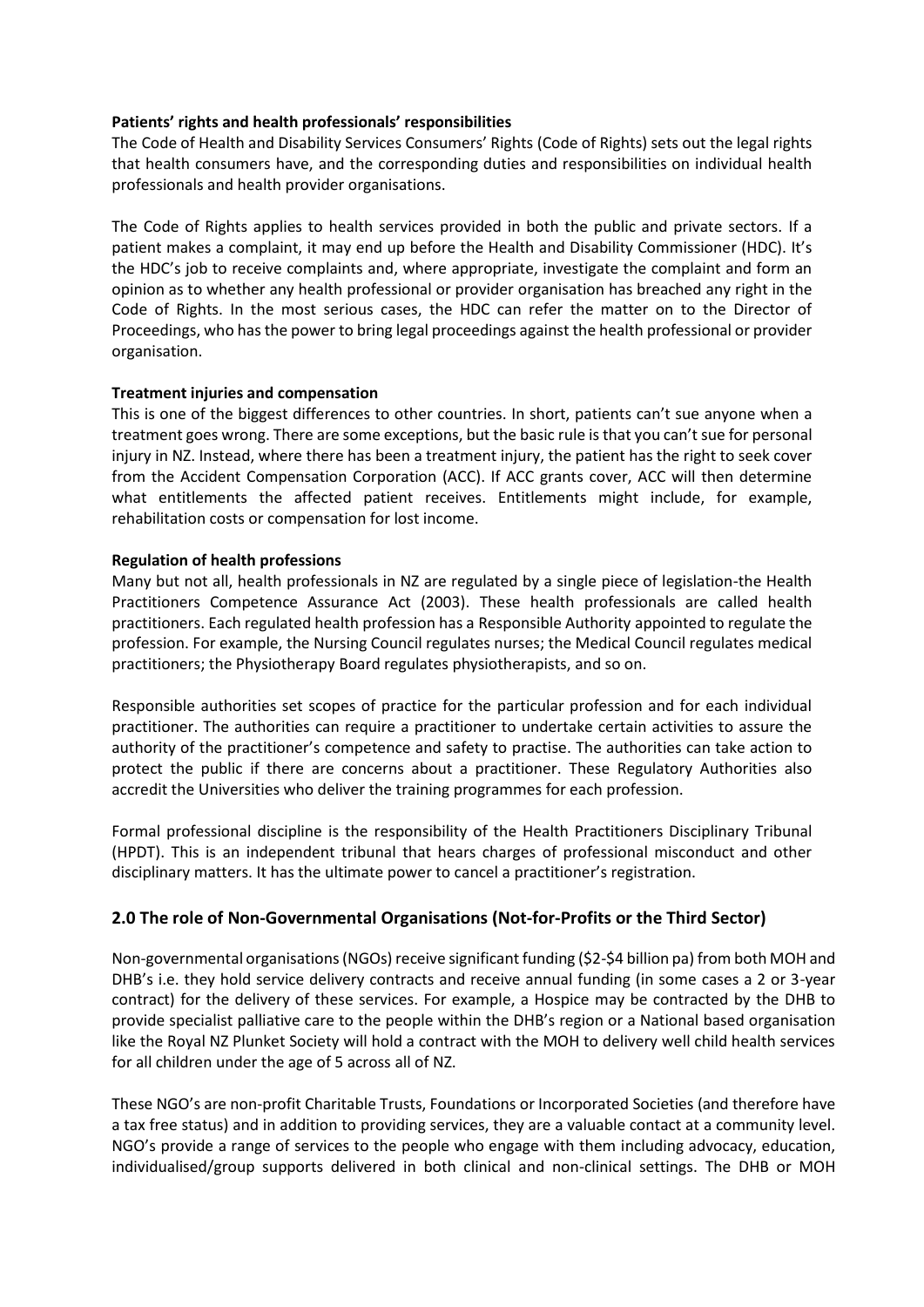contract funding these NGO's receive is insufficient to deliver the range and/or depth of services required to meet the needs of the community or clients they support. Therefore, NGO income is supplemented by corporate sponsorships, public donations, fundraising, bequests, Foundation/Trust grants and more recently, through social enterprise models(e.g. retail). These "commercial arms" enable NGO'sto develop a sustainable and independent revenue stream and therefore less of a reliance on government funding, the parameters of which can change when government policy and priorities change. Having a commercial arm does pose certain challenges, as the NGO needs to develop an entire new organisational skill set which some have argued can divert attention away from its core business.

NGO's have a long, well established record of contribution to NZ's health and disability service delivery (some have existed for over 100 years which is a long time for a young country like NZ!). Health and Disability NGOs include a wide range of organisations that provide flexible, responsive and innovative frontline service delivery. Diverse services are offered in primary care, mental health, health and disability support services, specialist palliative care and includes Māori and Pacific health service providers who work across the spectrum from "cradle to grave"- a fundamental foundation of NZ's social welfare philosophy.

The MOH and NGOs from the health and disability sector, have a formalised relationship outlined in the "Framework for Relations between the Ministry of Health and Health and Disability Non-Governmental Organisations". The NZ health system is however under pressure, is facing significant contextual change and will need to operate very differently in the future if it is to continue to deliver for NZ people.

# **3.0 What are the Challenges Facing the NZ Health Sector**

Factors including changes to population demographics and ways of living are putting pressure on health and disability support systems globally and NZ is no exception. Recent MOH consultation, confirms the immediacy of these factors and identified the following three main challenges:

- NZ's population is growing and diversifying and life expectancy is increasing faster than health expectancy, so more people are spending longer in poor health;
- Some NZ people, especially Māori, Pacific peoples, people with disabilities and people living in low socioeconomic areas, have disproportionately poorer health; and
- Maintaining funding (both government and NGO) for services in light of increasing cost and demand.

I imagine, these are similar challenges to those faced in Scotland. As someone involved in a range of organisations within the NZ Health Sector- as a Manager, Funder, Board Member, Volunteer and Consumer! I would add three further challenges:

- Access
	- $\circ$  Physical/geographic. NZ has a large and geographically spread out rural population many of whom are aging. Some services are either not available or are harder/more expensive to provide to these communities; and
	- o "Relevance" our demographic profile is changing. NZ is becoming increasingly ethnically diverse, so we need to look differently at "how" we deliver services not just where, when and to whom
- "Complexity of need". A person/family may have a relationship with multiple providers (and these providers may not always link seamlessly). A well child health nurse may visit a family to perform a routine check on a baby and find basic needs are not being met, or there is poor housing/over-crowding, evidence of substance abuse, domestic violence, unemployment, poverty and/or complex family dynamics. Providers (and often these are NGO's) need to be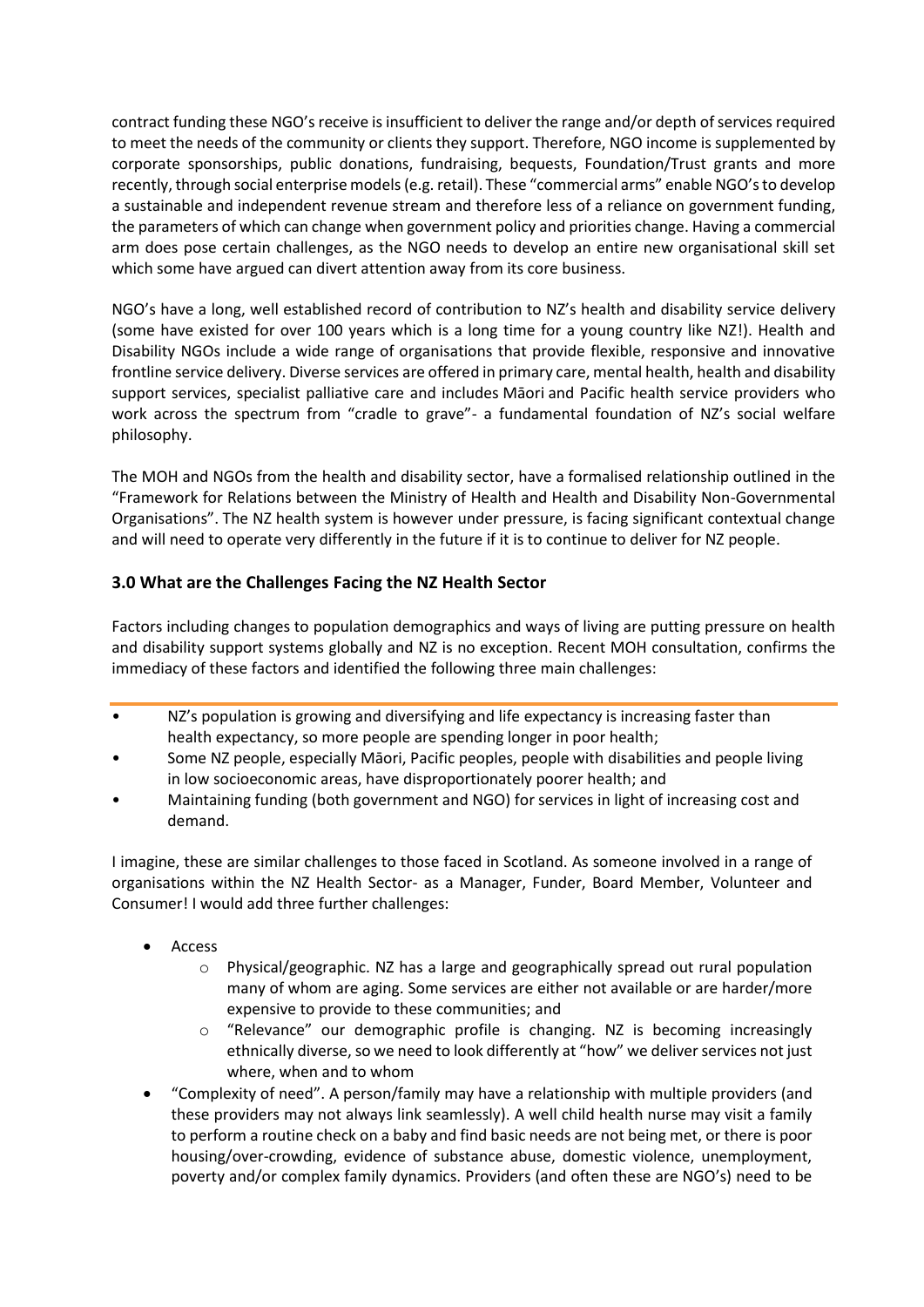able to have well developed networks and relationships that enable them to link across sectors, work collaboratively, share information (within the confines of patient confidentiality), have robust referral/linking processes and be agile enough to step "outside of scope" and take a holistic view when needed

 Workforce capability and capacity. Ensuring the workforce is able to meet current and future needs is always a challenge. NGO's often struggle to recruit and retain suitably qualified and experienced staff (and volunteers) when pay rates are less than the public sector. Recently pay equity has been introduced in NZ in the residential care and disabilities sectors, which has gone a significant way to addressing prolonged significant sector underfunding and historical inequities. However, DHB/MOH contract funding has not accommodated other roles which has now created a "pay parity problem" when supervisory roles are benchmarked against frontline workers whose hourly rates have been increased as part of the pay equity adjustments.

Within the he NZ Health Sector, determinants outside the health system including education, housing, employment, and environment play a big part in the size and complexity of these challenges. The tight housing market in NZ particularly in the main centres, is a significant challenge for NZ at present with the stock of affordable, quality housing not meeting current demand. Overcrowding and cold, damp homes have led to poorer health (and consequently education) outcomes in some of NZ's most vulnerable communities.

House prices (to both buy and rent) in the main centres has become beyond the reach of many, as prices have been fuelled by the high returns available in the property investment market. The provision of affordable (social) housing is currently a significant focus for the government and many regional based Foundation/Trust funders who have a vision to increase the availability of affordable quality housing stock to re-create strong communities and enable families to live in a healthy and warm home.

# **4.0 Future Focus and Trends**

The MOH is exploring new, more cost-effective ways of delivering care that will meet demand and provide consistent experiences for people using health services. There is a growing gap between health expectancy and life expectancy. In NZ we have been more successful in "adding years to life". than in "adding life to years", so a significant challenge is to find ways to maximise the time people spend in good health. A vision has been developed for how the health system will operate 10 years from now and this vision entails the following aspirations: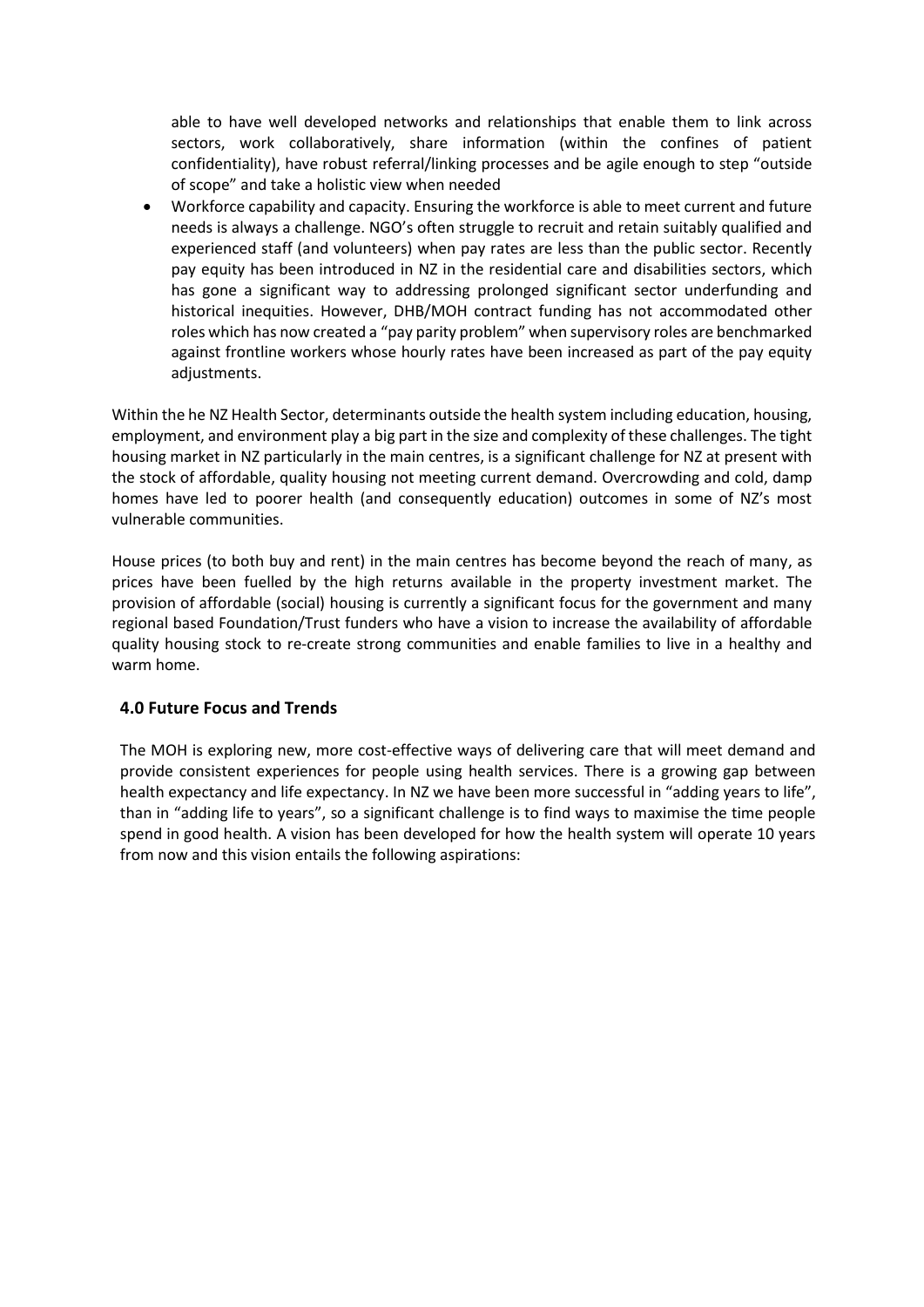

This future vision focusses on five key themes:

### **Person-centred**

Services will be provided in different ways, to reflect the varying needs of NZ's increasingly diverse communities and to provide information that helps people take control of their own health and wellbeing.

### **Services and supports when, where and how people need them**

Making it easier for people to access health services and to work with local communities to provide tailored support e.g. Pharmacists can now give flu vaccinations.

#### **Best value**

Making better use of data to understand all the factors that affect health outcomes and put resources in the places they will make the most difference e.g. bowel screening home testing kits.

#### **Working together**

Ensuring government agencies, health care providers, NGO's, experts, analysts and communities work together to design and deliver services and support e.g. Rotorua Library and Child Health Hub.

#### **Innovation ready**

Using technology to improve services and make it easier to share information across the system, and to ensure the system is ready to take advantage of new technology that improves health outcomes e.g. "Need to talk" telehealth mental health advice and support.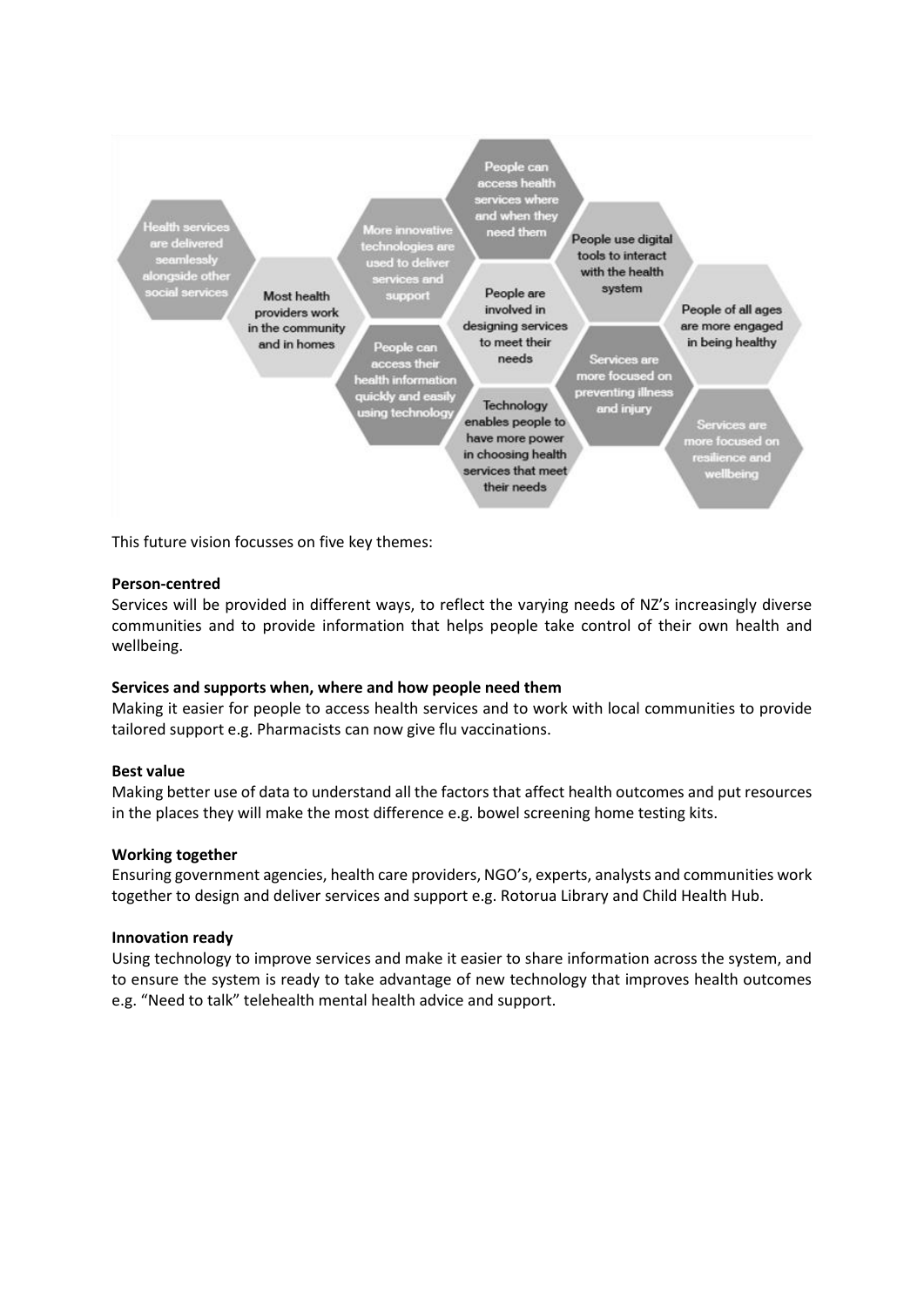# **Braemar Charitable Trust- Who are we?**

# **1.0 Introduction**

The Braemar Charitable Trust is the 100% shareholder of the Braemar Hospital, a hospital founded in 1926 and a significant provider of health services in the Waikato region for over 90 years.

*In 1926, when Braemar Hospital first opened its doors as a private hospital on a site overlooking Hamilton's lake, nurses sterilised equipment in the kitchen across the hall from the sole operating theatre; doctors cranked up the operating table by crawling beneath it to turn a wheel; and the anaesthetist used the 'rag and bottle' method to send patients to sleep-an open mask with chloroform. The hospital had nine beds. Nurses worked an average 10-hour day and had one day off a fortnight. They were paid around one-pound sterling a week, considered princely compared with the public hospital's rate of around 12 shillings and sixpence. Braemar nurses pitched in to hand-wash laundry and one sister contributed preserves and home-baking for patients and staff.*

Today, Braemar Hospital is the second largest private hospital in NZ on a single site and is well known for its commitment to providing the most up-to-date equipment for its specialists. Over 100 surgeons, physicians and anaesthetists are credentialed to work at Braemar Hospital which has 10 Operating Theatres, a five-bed ICU/HDU, offers both and inpatient services, has 85 beds and employs more than 200 staff. Braemar is one of the most modern and well equipped hospitals in NZ.

The Braemar Hospital Charitable Trust was formed in 1970, when Braemar Hospital Ltd resolved to transfer to the Braemar Hospital Charitable Trust all of the assets of the company on the condition that the hospital operate as a charitable trust. Under the guidance of the Braemar Hospital Charitable Trust, the hospital continued to grow adding new theatres, wards and services and in 2001 the Trust became known as the Braemar Charitable Trust (BCT). It had always been the intention of the founders that as Braemar Hospital became more financially secure, the number of charitable distributions would increase.

BCT's vision is to build a healthier community by funding initiatives that will achieve impactful health outcomes for people living in our region. BCT's "Strategic Funding Objectives" are as follows:

- 1. Improve health outcomes in the community through initiatives that will have a concrete positive impact on people's lives;
- 2. Enhance the Braemar brand and/or positively impact on the performance of Braemar Hospital as a "Centre of Excellence";
- 3. Support meaningful projects that "make a difference" to community health and wellbeing; and
- 4. Collaborate/build relationships with organisations who already successfully providing services, achieving positive health outcomes and with whom we share a similar vision.

BCT's goal is to become the primary champion, promoter and delivery vehicle for charitable surgical cases performed at Braemar Hospital- the "Braemar Gift" to the community. BCT want to be truly connected to and in tune with the Waikato regions health needs, to enable it to more effectively achieve the BCT's vision of improving health outcomes. It seeks to achieve this through a "hand up" rather than "hand out" philosophy.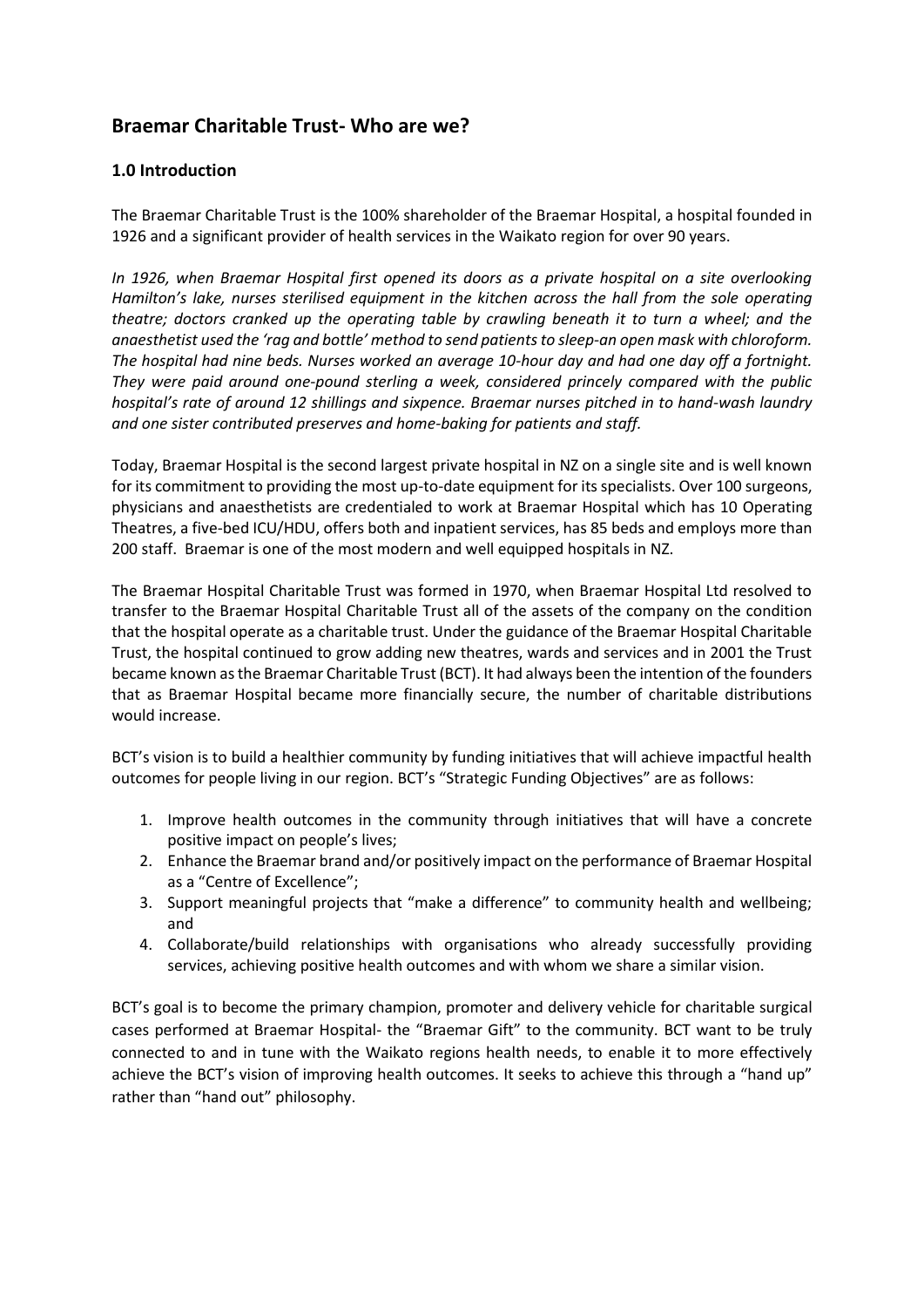BCT's vision is aligned with and supports NZ's Health Strategy that "All New Zealanders live well, stay well, get well" and the United Nations Sustainable Development Goal, Good Health and Wellbeing "Goal 3: Ensure healthy lives and promote well-being for all at all ages".

The day to day running and operation of the BCT is performed by a Trust Manager and is governed by a Trust Board comprising of Lay and Medical Trustees, who collectively contribute a wealth of commercial, governance, community and medical/health sector experience.

### **2.0 What we do**

BCT applied all its funds to the construction of the new Braemar Hospital. Over the last 7 years, BCT's reserves have grown and it has been able to grant approx. \$500,000 to a range of charitable activities within the region as outlined below. It is now in a position to increase its charitable activity further.

## **Medical Research**

BCT has funded the Waikato Medical Research Foundation to support, teach and encourage medical and other health research, with the ultimate aim of improving medical care in the Waikato region and beyond.

## **Charitable Cases**

The main focus for BCT is charitable cases and we intend to significantly grow the number of charitable cases undertaken each year. These are cases were Braemar affiliated Surgeons and Anaesthetists have very generously donated their time and expertise to perform a surgical procedure and BCT has funded the in-hospital costs and care. This funding has enabled patients who were unable to access care through the public hospital system and could not afford private care, to receive free specialist medical services, including day surgery through Braemar Hospital.

### **Training, Education and Scholarships**

BCT believes in building capacity and capability within the wider health sector and support ongoing medical practitioner professional development. BCT has provided full scholarships for two Anaesthetic Technician Trainees, with a third to be taken on in 2019. There is a shortage of Anaesthetic Technicians in our region and BCT see they have a role in increasing the pool of these practitioners for the benefit of the wider health sector. Scholarships, training and development is a core focus for BCT and we are looking to expand our scholarship programme in the future.

### **Partnerships and Collaboration**

Braemar has always played a big part in the community and is a well-known and respected "iconic" Waikato organisation. BCT continues this legacy, through providing sponsorship and donations to health related initiatives and organisations with whom we share a similar vision. By working collaboratively and in partnership with these organizations, we believe collectively we can make a more meaningful difference. Examples of these relationships are as follows:

### *The Annual Waikato Breast Cancer Research Trust "Pink Walk"*

Over the last four years the BCT hassupported the annual Waikato Breast Cancer Research Trust "Pink Walk" with all funds raised enabling the Trust to continue its valuable work looking for new treatments to beat breast cancer.

### *Whare Ora*

Whare Ora is a healthy homes initiative that supports families to create safe, healthy, warm homes for Waikato children. Their objective is to reduce Waikato's avoidable child hospital admissions by focusing on those children who are most at risk. The initiative offers practical solutions to address both structural and functional overcrowding, cold and damp homes, allergens, pests and safety-all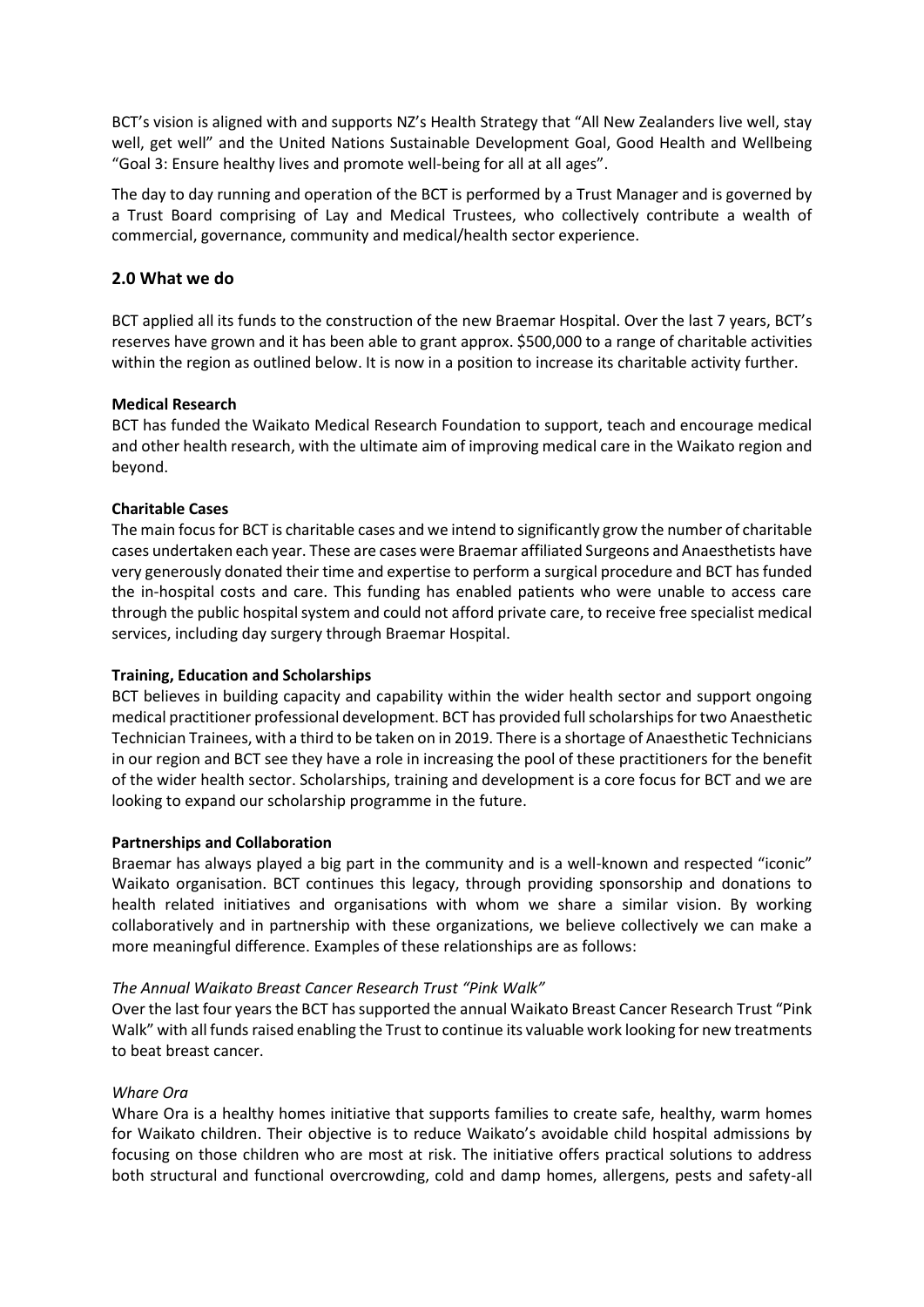issues that compromise an already vulnerable group of children. The Whare Ora Programme targets children under the age of 14 who have presented rheumatic fever and/ or severe respiratory illnesses multiple times in Waikato Hospital. BCT provided funding for blankets and mould cleaning kits for families and will support Whare Ora's work in additional practical ways in the future. BCT also sees this relationship as a "doorway" to identify potential charitable cases.

## *Arts for Health Community Trust*

BCT partners with Arts for Health Community Trust, a small community based organisation providing an avenue for people experiencing unwellness or wanting to maintain their wellness through the creative arts. BCT has sponsored an art studio which provides a space for members of the community to gather, socialise and develop their creative skills. This opportunity has enabled participants to develop a sense of purpose, increase self-esteem, celebrate success which all contribute to building a healthy and vibrant community.

BCT is also supporting Arts for Health with a pilot project providing a group based arts service and activities for patients at Waikato Hospital. The focus of the service is to provide disadvantaged and vulnerable patients with an arts based service that will help their recovery through creativity, provide a positive experience and increase social engagement, build well-being and sense of purpose and achievement.

# *Health infrastructure, innovation and technology*

BCT continues to invest in innovation and technology through its ownership of Braemar Hospital. It seeks to ensure Braemar Hospital continues to provide excellent patient care and has available the latest and most innovative technology, to enable Braemar Hospital *"to provide excellent independent private surgical and medical facilities and services consistent with best practice".* 

# **Information and insights to share and learn from with Colleagues from Scotland**

In the context of NGO's/the Third Sector working in the NZ and UK health environment, it would be interesting to discuss approaches, insights and experiences in the following areas:

- *Impact Measurement*-how/what to measure in terms of the successful achievement of outcomes and interventions. How do you know you are adding value, affecting positive change and making a difference to improving health outcomes through the application of funds and resources
- *UN's Sustainable Development Goals*-are these measured and if so how are these measured/integrated in the context of your work
- *Collaboration/Cross Sectoral challenges and barriers*-strategies for forging collaboration and overcoming challenges and barriers between NGO's/Third Sector organisations to enable seamless service delivery, avoid duplication, reduce administrative overheads and enable the achievement of more impactful outcomes through working together rather than in competition for the same limited funding pool
- *Government/NGO/Third Sector relationships*-strategies for working together to enable better collective outcomes
- *Enabling access and tackling inequalities* how to even the playing field and ensure relevance and access for all in an increasingly complex and culturally diverse society
- *Avoiding perpetuating dependency-* how to ensure initiatives and interventions are sustainable and create transformational systems change that empower individualsto improve their own health and wellbeing and breaks the cycle of poverty and inequality.